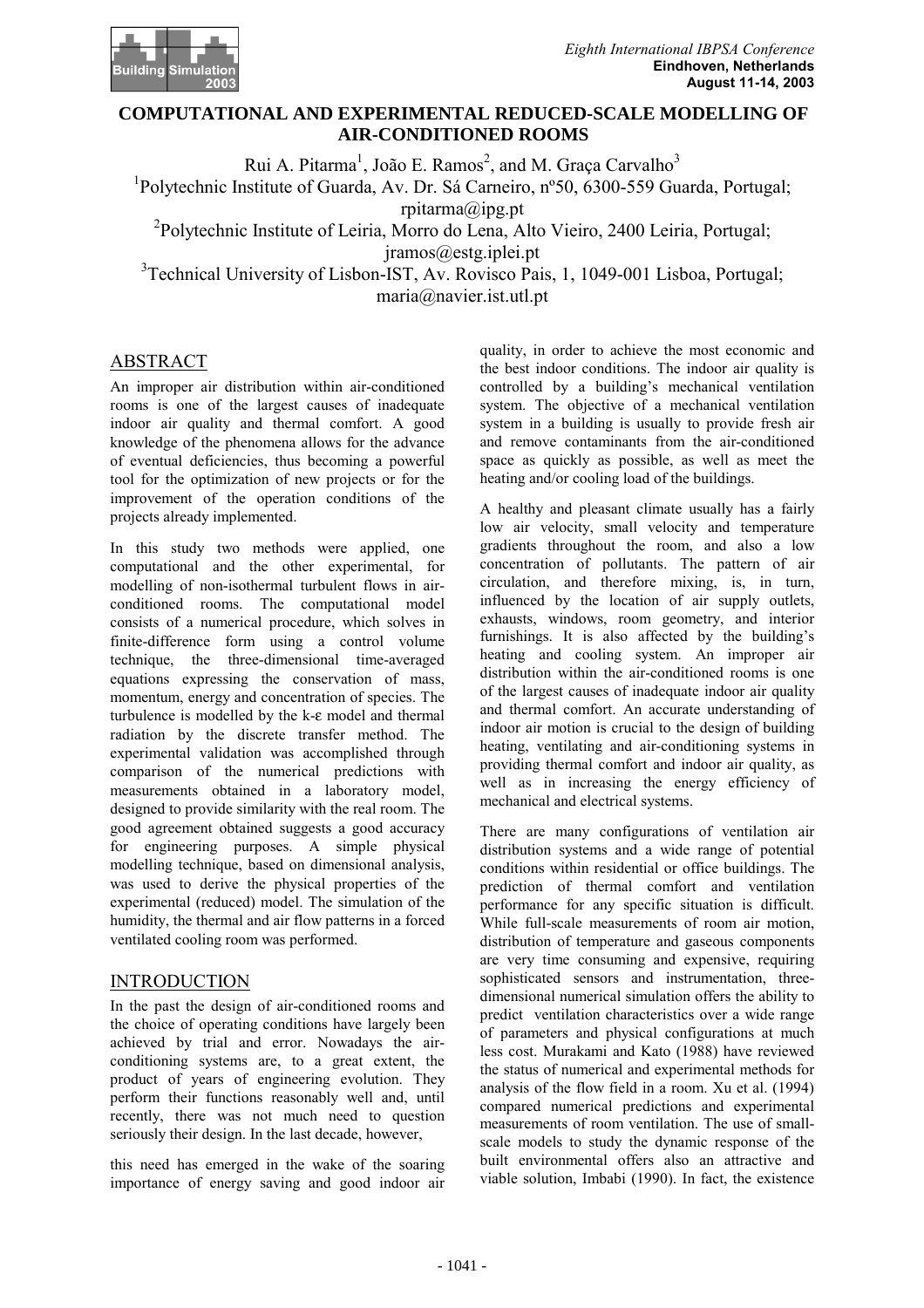of reliable experimental results is fundamentally important for the validation and improvement of the mathematical models. However, experimental validation must be obtained in real conditions or in their similarity.

The objective of the present paper is to describe physical and mathematical models to study the threedimensional turbulent air flow patterns with thermal buoyant effects, the heat transfer, including radiation between walls, the gas contaminant transport and the moist air transport within mechanically or naturally ventilated spaces. A case study is outlined.

# EXPERIMENTAL MODELLING

### **Modelling Technique**

Bioclimatic full-scale tests of buildings are often prohibitively expensive and time-consuming. Smallscale model studies are usually used in order to resolve these difficulties, and to allow the testing of a particular design, or concept, in the laboratory. The generally accepted statement from similarity theory is that a scale model will perfectly replicate the kinematic response of its prototype, if the Prandtl, Reynolds and Archimedes numbers are identical in both systems. This constraint will invariably lead to the conclusion that convective heat transfer can only be accurately modelled on a real 1:1 scale (see, for instance, Rolloos (1977), Awbi (1990)). However, such research is very expensive. Due to the limitations mentioned, another method to obtain similarity can be proposed. Dimensional analysis is commonly used in experimental studies to transform physical parameters from prototype to model values. Buckingham's  $\pi$ -theorem is ideally suited for the manipulation of large numbers of variables. In fact, if the physical phenomenon at hand is governed by a functional relation ϕ, which involves n variables

$$
\varphi(x_1, x_2, x_3, \ldots, x_n) = 0 \tag{1}
$$

this problem can be equally described by another functional relation  $\psi$ , more compact, just involving k=n-m dimensionless groups  $(\pi's)$ 

$$
\psi(\pi_1, \pi_2, ..., \pi_k)=0 \tag{2}
$$

where m is the number of independent variables in the equation (1). The similarity between model and prototype is obtained through the establishment of the equalities (see Imbabi (1990), Pitarma (1998) for further details)

$$
\pi_{\text{model}} = \pi_{\text{prototype}} \tag{3}
$$

The described technique is used here to obtain similarity between model and prototype.

#### **Prototype and Model**

The prototype room used in this study is a  $3,80x1,80x1,65$  m<sup>3</sup> very insulated light structure room with the common method of air distribution in rooms, represented in schematic diagram in Figure 1. The air flows into the room, in the longitudinal direction, through a supply square opening placed close to the ceiling and leaves the chamber through another square hole below. The geometrical and functional parameters, relevant for the bioclimatic response of the room, considered in the present work are shown in Table 1.



Figure 1 - Sketch of the prototype and experimental room configuration

| ŧ                         |              |                       |                       |                                                                                                                            |  |  |
|---------------------------|--------------|-----------------------|-----------------------|----------------------------------------------------------------------------------------------------------------------------|--|--|
| Parameter                 | Symbol       | SI Units              | Dimension             | Dimensionless groups                                                                                                       |  |  |
| Outside air temperature   | T.           | ŧк                    | Γθ1                   |                                                                                                                            |  |  |
| Density of air            | ρ            | kg m <sup>3</sup>     | $\lceil ML^3 \rceil$  |                                                                                                                            |  |  |
| Specific heat cap. of air | $c_{p}$      | $J$ $kg-1 K-1$        | $[L^2T^2\theta^1]$    |                                                                                                                            |  |  |
| Thermal load              | Q            | W                     | $[ML^2T^{-3}]$        | $\pi_l = Q~T_e^{-1.5}~c_p^{-1.5}~\rho^{-1}~L^{-2}$                                                                         |  |  |
| Wall thermal resistance   | R            | $m^2$ K $W^{-1}$      | $[T^3 \theta M^{-1}]$ | $\pi_2 = R T_e^{0.5} c_n^{1.5} \rho$                                                                                       |  |  |
| Length                    | L            | m                     | ſЫ                    |                                                                                                                            |  |  |
| Width                     | W            | m                     | ſЫ                    | $\pi_3 = W L^1$                                                                                                            |  |  |
| Height                    | Н            | m                     | [L]                   | $\pi_4 = H L^1$                                                                                                            |  |  |
| Time                      | t            | S                     | [T]                   | $\pi_5=t~T_c^{0.5}~c_p^{~0.5}~L^{-1}$                                                                                      |  |  |
| Inlet air temperature     | T,           | K                     | [θ]                   | $\pi_6 = T_i T_c^{-1}$                                                                                                     |  |  |
| Inlet width               | Wi           | m                     | [L]                   | $\pi_7 = W_i L^{-1}$                                                                                                       |  |  |
| Inlet height              | H,           | m                     | [L]                   | $\pi_{8}$ = H $L^{-1}$                                                                                                     |  |  |
| Outlet width              | W.           | m                     | [L]                   | $\pi_{\scriptscriptstyle{Q}} = W_{\scriptscriptstyle{\Omega}} L^{-1}$                                                      |  |  |
| Outlet height             | $H_{\alpha}$ | m                     | [L]                   | $\pi_{10} = H_0 L^{-1}$                                                                                                    |  |  |
| Air flow rate             | V            | $m^3$ s <sup>-1</sup> | $[L^3T^1]$            |                                                                                                                            |  |  |
| Air velocity              | $\mathbf{V}$ | m s <sup>1</sup>      | $[LT^1]$              | $\begin{split} &\pi_{11} \!= V \,T_e^{-0.5} \,c_p^{-0.5} \,L^2 \over \pi_{12} \!= v \,T_e^{-0.5} \,c_p^{-0.5} \end{split}$ |  |  |
| Convection coefficient    | h            | $W m2 K-1$            | $[MT^3\theta^1]$      | $\pi_{13}$ = h T <sub>c</sub> <sup>-0.5</sup> C <sub>n</sub> <sup>-1.5</sup> $\rho^{-1}$                                   |  |  |

Thus, if L, T, Cp and  $\rho$  are chosen as independent variables, the various dimensionless groups, detailed in the same table, may be deduced. Finally, the similarity between model and prototype is obtained through the establishment of the equalities  $\pi_{\text{model}} = \pi_{\text{protocol}}$ , that were used to derive the model parameters listed in Table 2.

In accordance with Table 2, the experimental enclosure consists of 1,52x0,72x0,66 m3 box with 6mm thick "Perspex" glass walls. The entire apparatus is insulated with two snugly fitting layers of 50mm thick expanded polystyrene, in order to achieve insulating thermal conditions given in the same table.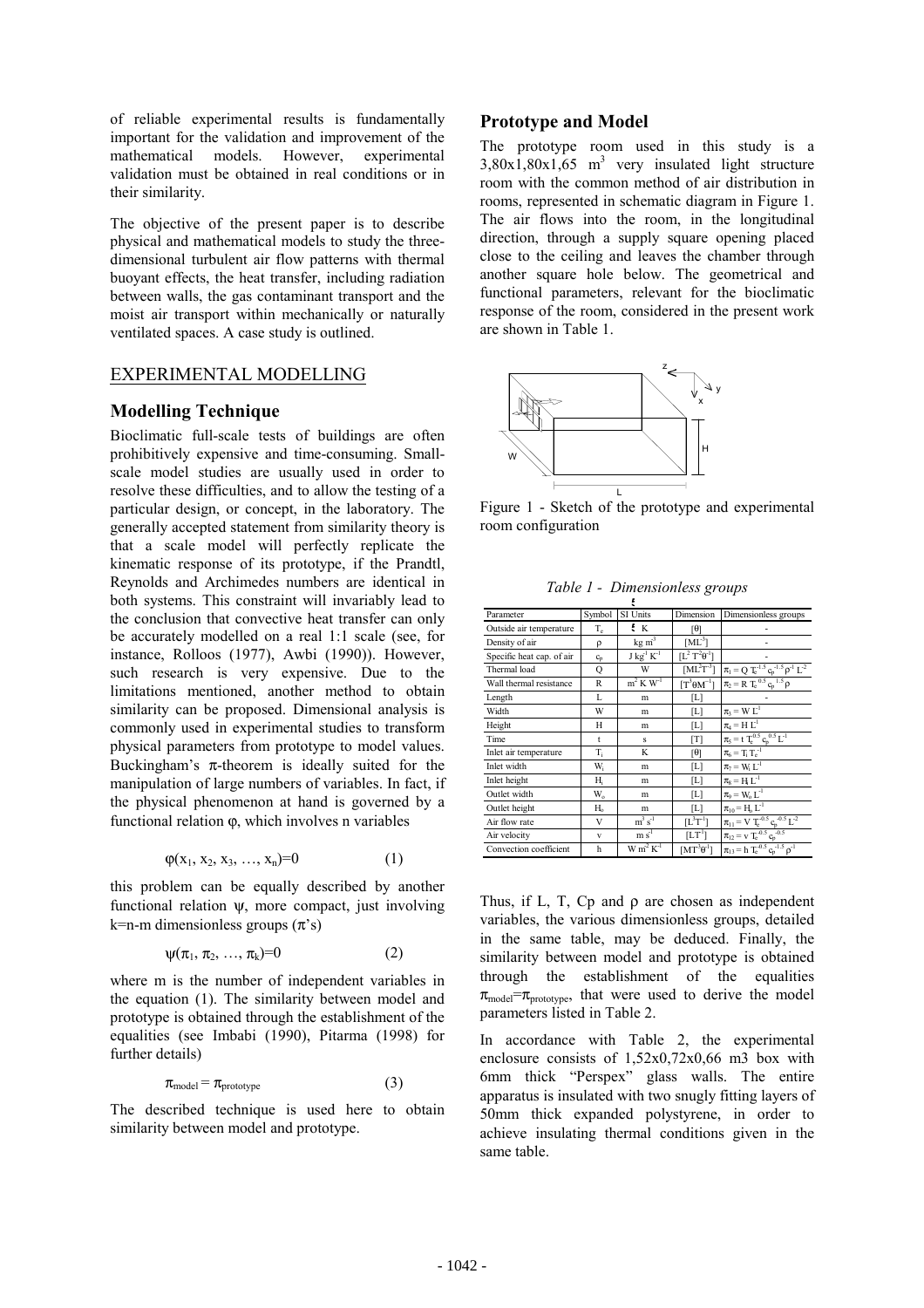| Parameter      | SI Units                     | Prototype<br>value | Scale factor | Model value |
|----------------|------------------------------|--------------------|--------------|-------------|
| $\rm T_c$      | K                            | 298                | 1,0          | 298         |
| ρ              | $\text{kg m}^3$              | 1,20               | 1,0          | 1,2         |
| $c_p$          | $J kg^{-1} K^{-1}$           | 1006               | 1,0          | 1006        |
| Q              | W                            | 309                | 6,25         | 49,4        |
| R              | $m^2 K W^1$                  | 3,45               | 1,0          | 3,45        |
| L              | m                            | 3,80               | 2,5          | 1,52        |
| W              | m                            | 1,80               | 2,5          | 0,72        |
| Н              | m                            | 1,65               | 2,5          | 0,66        |
| t              | S                            | 1,00               | 2,5          | 0,4         |
| $T_i$          | K                            | 278                | 1,0          | 278         |
| W <sub>i</sub> | m                            | 0,60               | 2,5          | 0,24        |
| $H_i$          | m                            | 0,15               | 2,5          | 0,06        |
| W.             | m                            | 0,80               | 2,5          | 0,32        |
| $H_{o}$        | m                            | 0,30               | 2,5          | 0,12        |
| V              | $m^3 s^{-1}$                 | 0,279              | 6,25         | 4,464E-2    |
| v              | $\mathbf{m}$ s <sup>-1</sup> | (Test)             | 1,0          | (Test)      |
| h              | $W m^{-2} K^{-1}$            | (Test)             | 1,0          | (Test)      |

*Table 2 - Prototype and model parameters* 

#### **Auxiliary Equipment and Measurements**

An auxiliary experimental installation which applies a computer linked air conditioning laboratory unit schematically illustrated in Figure 2, will be used to reproduce the inlet air flow conditions in the experimental room, given in Table 2. A complete description of the experimental installation can be found in Pitarma (1998). The inlet air temperature, Ti=5,0ºC, was controlled with a precision of 0,25ºC. The mean inlet velocity was Vi=3,1m/s, but velocity measurements were made to characterize the velocity distribution at the inlet section. The internal room load was produced, with an accuracy of 2%, by electrically heated tapes laid over the floor area to produce a uniform load distribution.

A vertical rake of 7 thermocouples (T type, 200µm wire diameter) was used for temperature measurements. Temperature signals were acquired by a Data Translation board (DT2811/DT756Y), connected to an HP Vectra microcomputer, with an accuracy of  $0.25^{\circ}C$  ( $\pm 5\%$ ). The sampling rate, selected after few preliminary runs, was 1Hz (i.e. each one of the 7 channels was sampled every 7 seconds).



Figure 2 - Sketch of auxiliary installation to conditioning supply air

The air velocity magnitude  $(v = \sqrt{u^2 + v^2 + w^2})$ measurements were obtained by a hot-wire anemometer system connected to an HP Vectra microcomputer, with an omnidirectional hot-film sensor. This hot-wire anemometer system uses miniature probes and therefore low disturbance to the

flow occurs. The control of the whole system, including acquired data and its treatment, was made by a software support, in Windows environment (see Pitarma (1998) for a detailed description of this system). The accuracy of measurements is within  $\pm 1\%$  (typically 0,5%) $\pm 0.02$  m/s.

Complementary information of the airflow was obtained by flow visualization. Due to its mixing, flow visualization was carried out through orientation acquired by nylon fibre placed inside the model, in two longitudinal planes (close to symmetry plane and close to lateral wall) and in a traverse plane near the downstream wall.

## MATHEMATICAL MODELLING

#### **Mathematical Formulation**

Airflow in air-conditioned space is normally threedimensional, recirculating, and turbulent. The mathematical model consists of the continuity equation, momentum equations, enthalpy equation, moisture concentration equation, concentration of species equation and the k-ε turbulence equations. For incompressible steady-state flow the model is represented by the following time-averaged equation expressed in tensor notation:

$$
\frac{\partial}{\partial x_i}(\rho U_i \phi) = \frac{\partial}{\partial x_i} \left( \Gamma_i \frac{\partial \phi}{\partial x_i} \right) + S_{\phi}
$$
 (4)

where  $\phi$  represents the dependent variable (=1 for the continuity equation;  $= U, V, W, h, \omega$  and C for momentum, energy, moisture and contaminant equations).  $\Gamma_{\phi}$  is the diffusion coefficient and S<sub>φ</sub> represents the source term. A detailed description of the transport equations is given, for example, by Patankar (1980). The turbulence model employed to calculate the turbulent fluxes is the k-ε two-equation turbulence model representing the kinetic energy, k, and its rate of dissipation, ε (k-ε turbulence model, Launder and Spalding (1974)). This k-ε turbulence model is relatively efficient and stable computationally compared with the more complicated Reynolds stress models, yet is also reasonably accurate for a wide range of turbulent flows, Awbi (1995). The effects of buoyancy are included both on the vertical component of velocity and on the turbulence model. Because of the damping effect of the wall, the transport equation for the turbulence quantities does not apply close to the wall. So, the boundary conditions at the walls for velocity components, k-ε and thermal energy are specified using algebraic relations, so-called wall functions. Details about the origin and applications of wall functions can be found in Launder and Spalding (1972).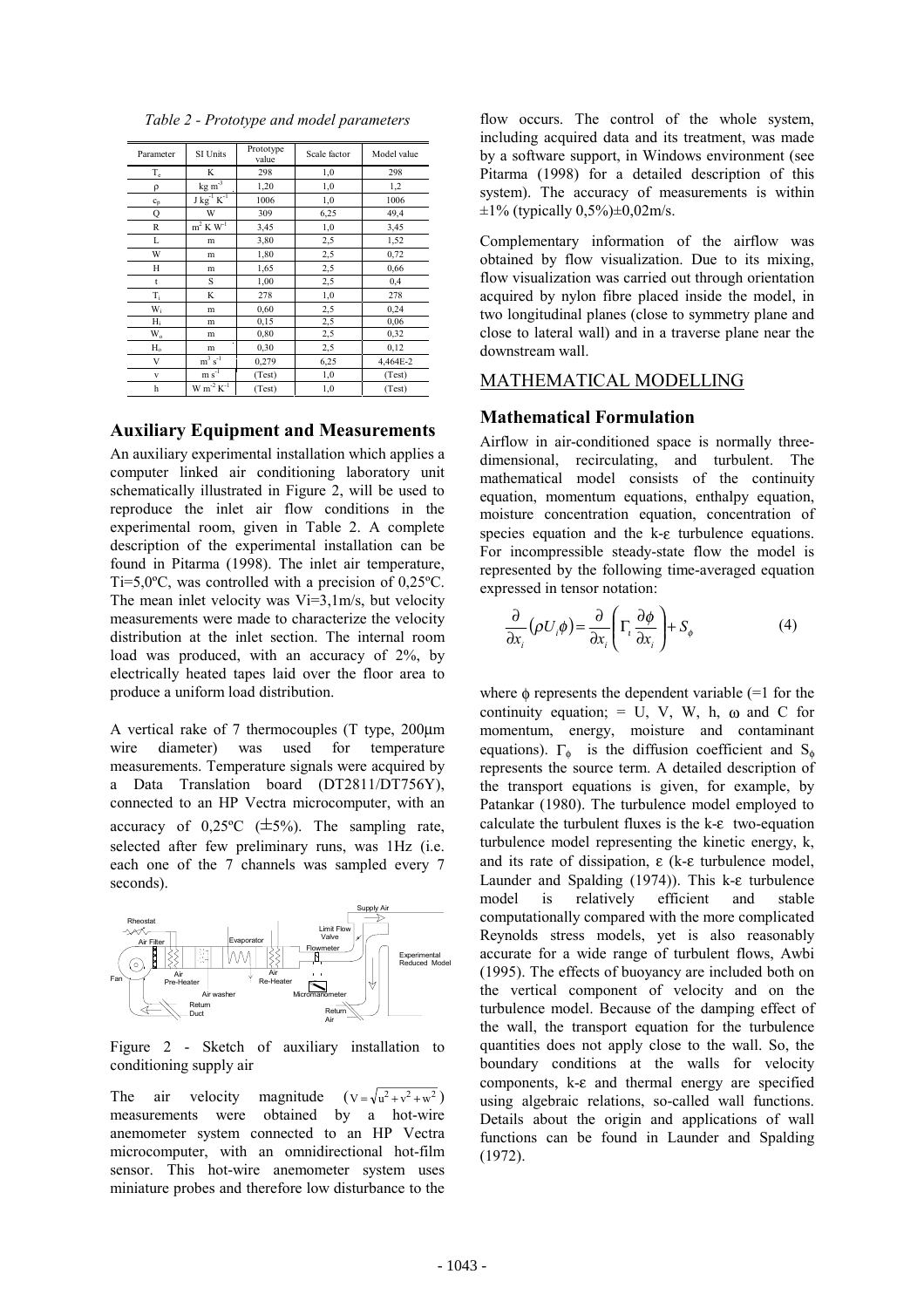## **Numerical Procedure**

The numerical procedure is based on a finite-volume discretization of the governing equations, employing a staggered grid for mean-velocity components relative to scalar properties. The hybrid central/upwind differencing scheme is used to approximate the convection terms. One method based on the Simple algorithm was chosen for the pressurevelocity coupling correction, Patankar (1980). The solution of the individual equation sets was obtained by a form of Gauss-Seidel line-by-line iteration. The simulation model was used to predict the velocity and temperature fields in the reduced-scale model, described above. The computations were performed using an 11x9x19 control volumes grid. In accordance with the symmetry of the experimental chamber and their operating conditions, only half of the flowfield was covered by computational domain. Grid-dependence tests were carried out indicating that the differences between the results in this grid and a 22x18x38 control volumes grid are not significant. The sums of the absolute residuals of mean field variables were used for monitoring convergence. The iterative process was terminated after the normalized residuals had fallen below 0,05%. The computations were performed on a HP Apollo 720 workstation, and the required time of CPU to achieve convergence was 39 minutes.

## RESULTS

The predictions were validated against experimental data acquired in the reduced model. Experiments include measurements of mean air velocity and mean air temperature distribution that allow testing the experimental and numerical models performance. Figures 3 and 4 show, respectively, a comparison between computed and measured velocity and temperature nondimensional profiles (attention to the assumed symmetry). Inlet conditions were used to normalize the computational and measured results.



Figure 3 - Calculated and measured non-dimensional velocity (magnitude) profiles (o measurements; +− predictions)



Figure 4 - Calculated and measured non-dimensional temperature profiles (o measurements;+− predictions)

It can be seen from these figures that predicted values of air velocity and temperature are consistent with measurements. In addition, the predicted and experimentally observed airflow patterns are qualitatively consistent.

Figure 5 gives an example of the calculated velocity and temperature fields at the symmetry plane. The velocity field reveals the flow patterns and the vortices formation of the most common method of air distribution in rooms. In spite of the high airflow, this rate of air circulation will result in an air temperature range of  $\approx$ 4K. As expected, due to high inlet velocity and the so-called Coanda effect, the wall jet from the supply opening follows the ceiling and entrains air from the occupied zone to induce a recirculating air movement (see figure 5). The velocity in the wall jet accordingly decreases as it reaches the occupied zone and the jet appears to detach from the ceiling close to the opposite wall. The return air circulation close to the floor due to suction effect of the outlet can be seen in the longitudinal plane presented, where the velocity vectors are essentially horizontal. In accordance with the convective effect of the flow pattern, the temperature contours near the floor indicate that the temperature is decreasing from inlet wall to opposite wall.



Figure 5 - Predicted velocity vectors and distribution temperature contours

Therefore, the temperature remains high near the outlet wall, particulary close to the corners, which